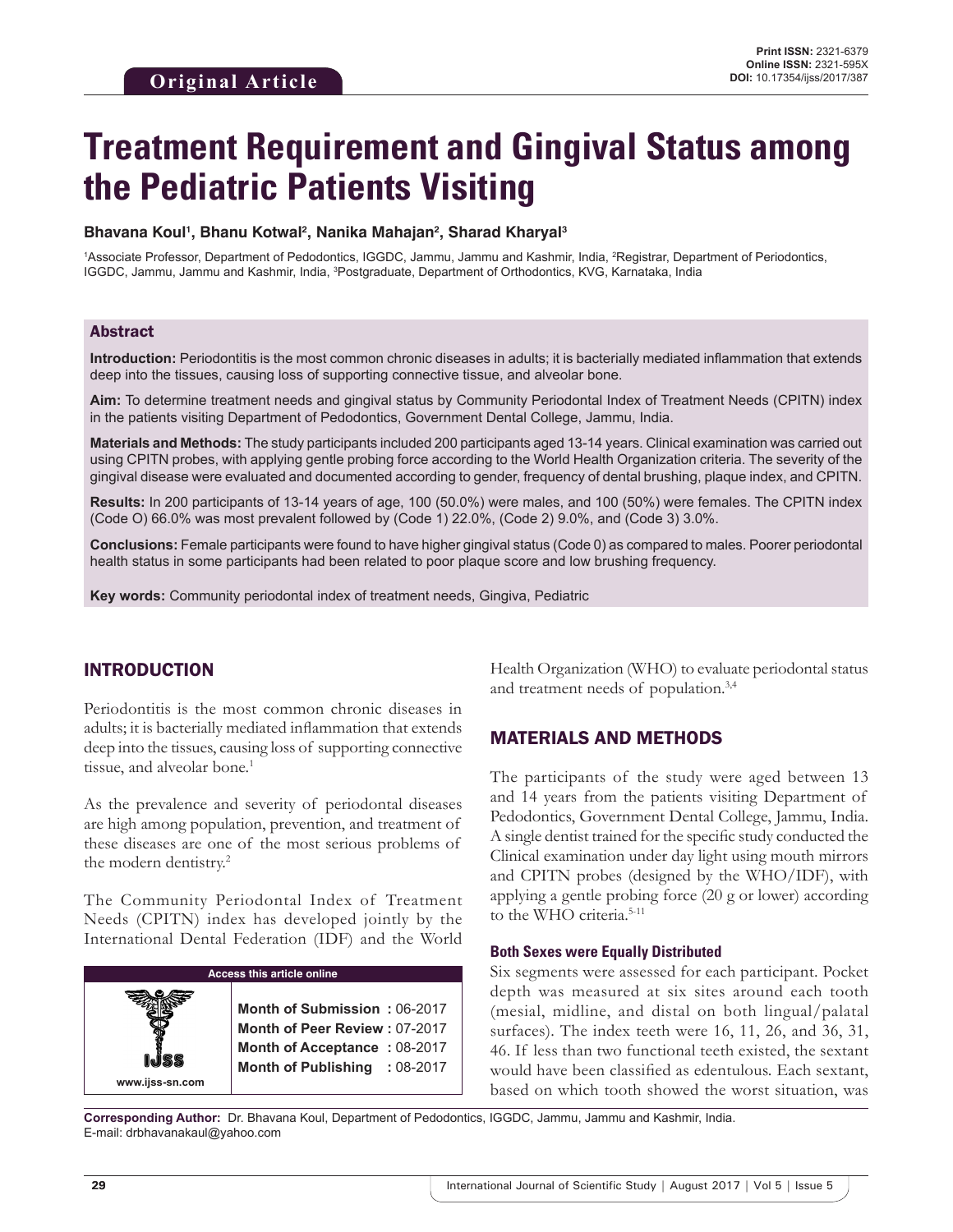given a grade and registered according to the highest recorded at the index teeth.

Each sextant was designated as healthy when no treatment is required (Code  $0 = TN0$ ), or X (missing). In case of bleeding without calculus, it was recommended to improve oral hygiene (Code  $1 = TM1$ ). If calculus but no periodontal pockets were detected, oral hygiene instructions were provided and professional cleaning was carried out, if indicated (Code  $2 = TN2$ ). The presence of 4-5 mm pockets (Code 3), and 6 mm or deeper (Code 4) may or may not need treatment by deep scaling. In such a condition, root planning, and more complex surgical procedures may be indicated. The severity and prevalence of the periodontal diseases, as well as its frequency distribution were evaluated and reported according to gender, frequency of dental brushing, plaque index, smoking, and CPITN.

Chi-square test was conducted to determine the CPITN index in relation to gender, frequency of dental brushing, plaque index, and smoking status.

# RESULTS

Table 1 demonstrates the distribution of samples in relation to gender. In the present study, out of total number of 200 participants of age 13-14 years, 100 (50.0%) were males, and 100 (50.0%) were females.

Table 2 demonstrates the distribution of brushing status in relation to gender. In the present study 122(61.0%) of the participants brushes once and 78 (39%) of the participants brushes twice. The frequency of brushing was found to be higher in females as compared to males.

Table 3 demonstrates the distribution of participants according to their periodontal treatment needs in relation to gender. No significant difference was found in the type

| Table 1: Distribution of samples in relation to<br>gender |                |                                      |  |  |
|-----------------------------------------------------------|----------------|--------------------------------------|--|--|
| Male $n$ $\%$ )                                           | Female $n$ (%) | Total $n$ $\left(\frac{9}{6}\right)$ |  |  |
| 100(50)                                                   | 100(50)        | 200 (100)                            |  |  |

## **Table 2: Distribution of brushing status in relation to gender**

| <b>Frequency</b> |         | $n$ (%)       |           |
|------------------|---------|---------------|-----------|
|                  | Male    | <b>Female</b> | Total     |
| Once             | 69 (69) | 53 (53)       | 122(61)   |
| Twice            | 31(31)  | 47 (47)       | 78 (39)   |
| Total            | 100(50) | 100(50)       | 200 (100) |

Chi‑square=5.380, df=4, *P*=0.2

of periodontal treatment needs in terms of gender. In the present study, 86 (43.0%) of the participants had no signs periodontal disease (Code 0), 74 (37.0%) of the participants presented gingival bleeding after probing (Code 1) which required just oral hygiene instruction, 24 (12.0%) had supragingival calculus (Code 2), and 16 (8.0%) presented pockets of 4-5 mm which required removal of supra or subgingival calculus.

Table 4 demonstrates the distribution of participants according to plaque index score in relation to gender. In the present study, 88 (44.0%) had a good plaque score, (46.0%) had a fair plaque score, and 20 (10.0%) had a poor plaque score. The females show statistically significant  $(P = 0.000)$  higher healthy periodontal status than males. It was observed that the participants with lower plaque score had healthier periodontal tissues than participants with fair or higher plaque score.

# **DISCUSSION**

Periodontal diseases are the diseases that involve the periodontal structures beyond the gingiva and lead to loss of connective tissue attachment.12 Periodontal diseases are among the most widespread diseases in mankind.13 The oral cavity is not a sterile cavity. There are more than 500 bacterial species that are capable of colonizing in the oral cavity, and while about 150 species can be found in one individual, a number of these species are more associated with periodontal diseases than others.<sup>14</sup> Periodontal diseases are caused not by a single oral microorganism but by several and the list is still being refined due to the complexity of

### **Table 3: Distribution of participants according to their periodontal treatment needs in relation to gender**

| <b>CPITN</b>     |                              |                   |                   |                   |                         |
|------------------|------------------------------|-------------------|-------------------|-------------------|-------------------------|
| <b>Parameter</b> | Code <sub>0</sub><br>$n$ (%) | Code 1<br>$n$ (%) | Code 2<br>$n$ (%) | Code 3<br>$n$ (%) | <b>Total</b><br>$n$ (%) |
| Male             | 32(16)                       | 48 (24)           | 13(6.5)           | 7(3.5)            | 100(50)                 |
| Female           | 54 (27)                      | 26 (13)           | 11(5.5)           | 9(4.5)            | 100(50)                 |
| Total            | 86 (43)                      | 74 (37)           | 24 (12)           | 16(8)             | 200 (100)               |

Chi‑square=12.585, df=8 and *P*=0.12

## **Table 4: Distribution of participants according to plaque index score in relation to gender**

| Code  |         | $n$ (%)       |              |
|-------|---------|---------------|--------------|
|       | Male    | <b>Female</b> | <b>Total</b> |
| Good  | 17(8.5) | 71 (35.5)     | 88 (44)      |
| Fair  | 64 (32) | 28 (14)       | 92(46)       |
| Poor  | 19(9.5) | 1(0.5)        | 20(10)       |
| Total | 100(50) | 100(50)       | 200 (100)    |

Chi‑square=63.42, df=6, *P*=0.000